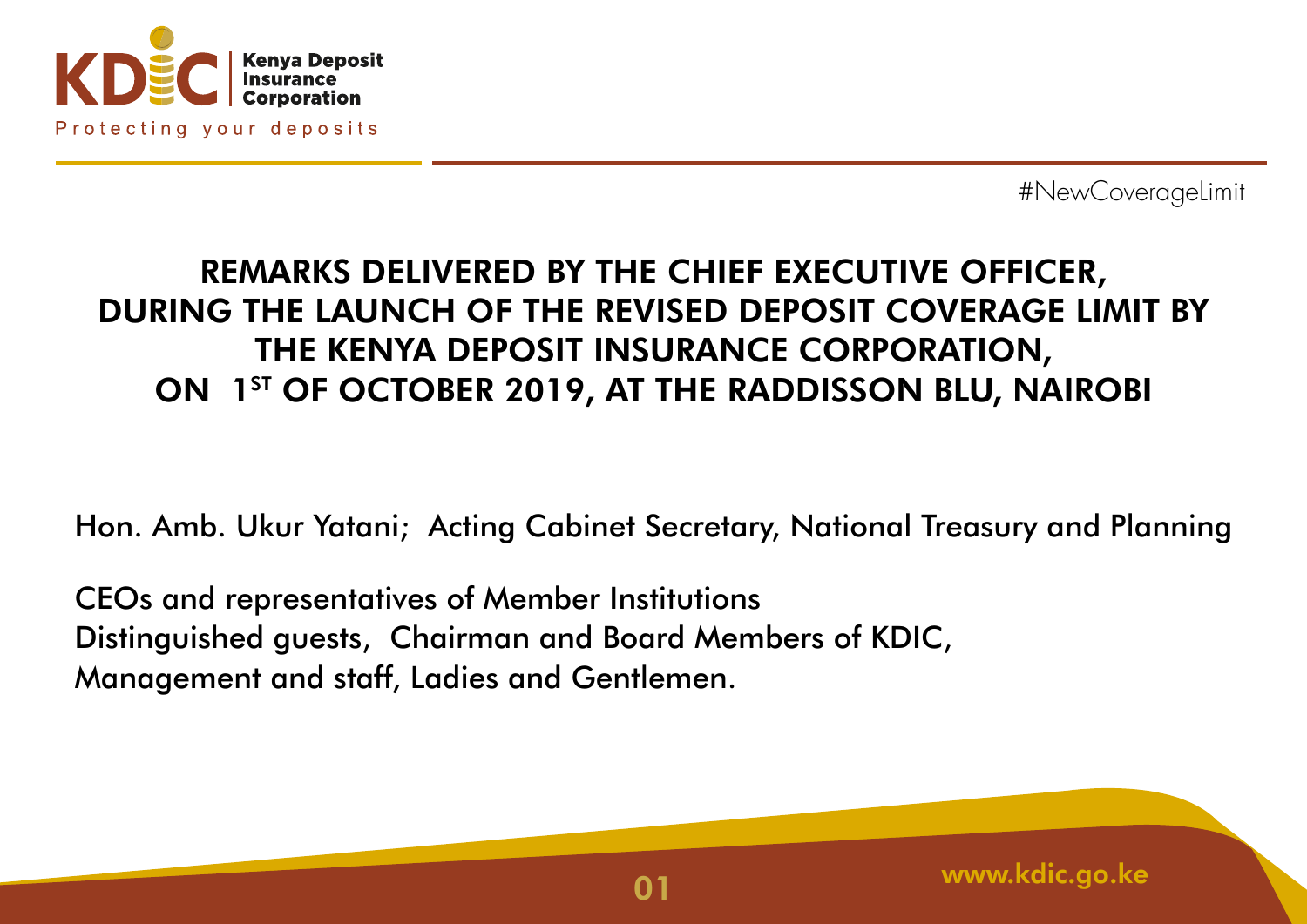

I am greatly pleased and honoured to welcome you all to this auspicious occasion. Allow me to first recognize the presence of the Hon. Ambassador Ukur Yatani, acting C.S for National Treasury, who out of his busy schedule graciously, agreed to officiate this event. Similarly, I wish to express my gratitude to you all, for finding time to join us as we gear up for yet another chapter in our endeavor to enhance services to those we serve. I reckon that your presence here today, is testimony to the confidence you have in us, as far as our mandate is concerned. In this regards, Hon. C.S, please feel welcome.

The Kenya Deposit Insurance Corporation was established by the government as a resolution authority and mandated to protect small and vulnerable depositors against the loss of their bank deposits and provide incentives for sound risk management.

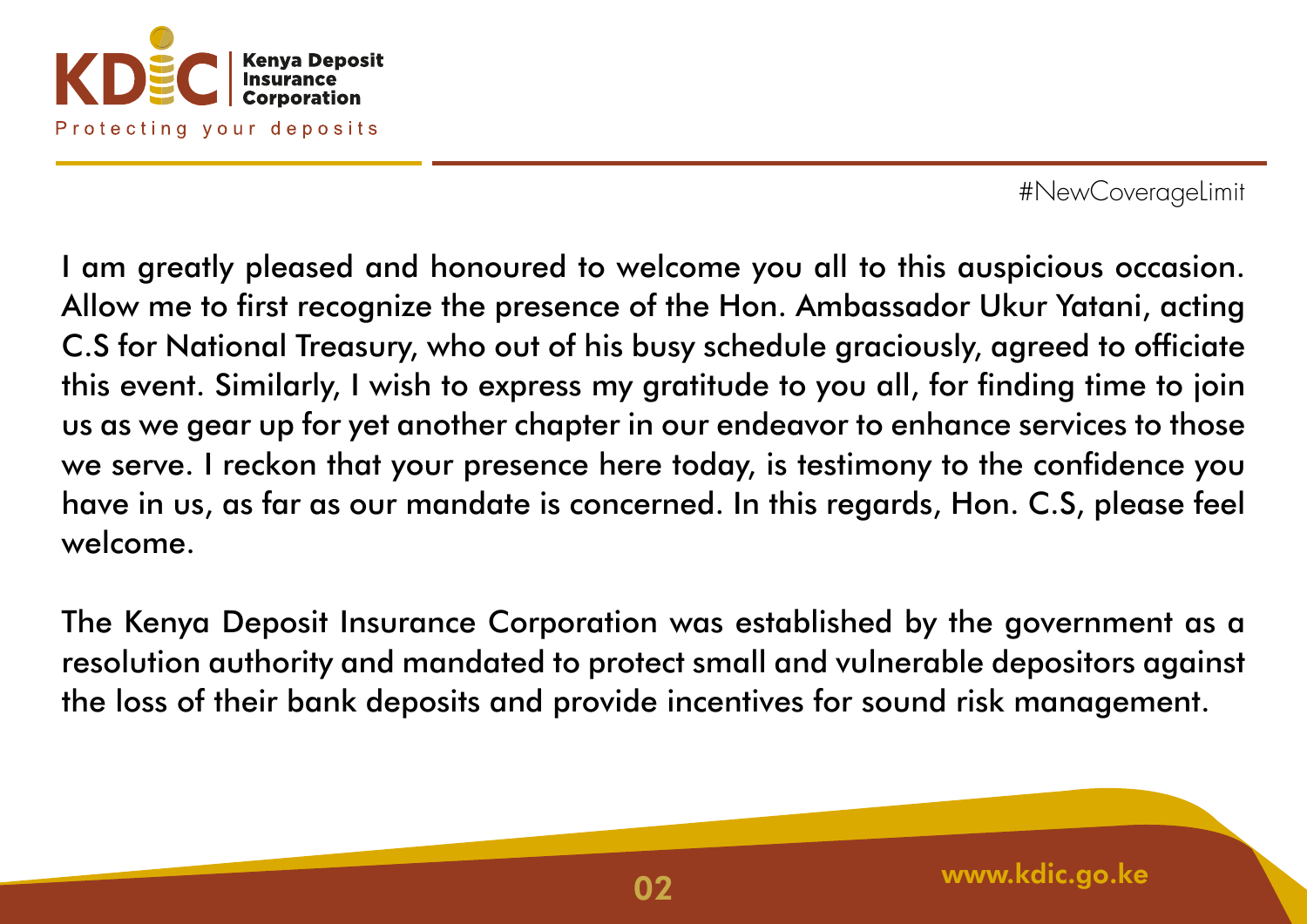

To further strengthen our mandate, the Kenya Deposit Insurance Act was enacted in 2012. Through the act, the Corporation is able to promptly and proactively resolve problems in any member institution that may jeopardize the interest of depositors or the banking sector.

As such, the Corporation plays a critical role in ensuring financial stability in the country. Further, the KDI Act 2012, empowers the Board of the Corporation to independently formulate policies and guidelines as may be necessary with a view to enhancing KDIC's operations in line with our mandate.

The policies and guidelines are aimed at not only ensuring that the Corporation, as a safety net player, keeps abreast with the dynamics in the financial sector, but also promotes public confidence in the Banking Sector. This is achieved by maintaining a stable and efficient deposit insurance system to support the financial sector.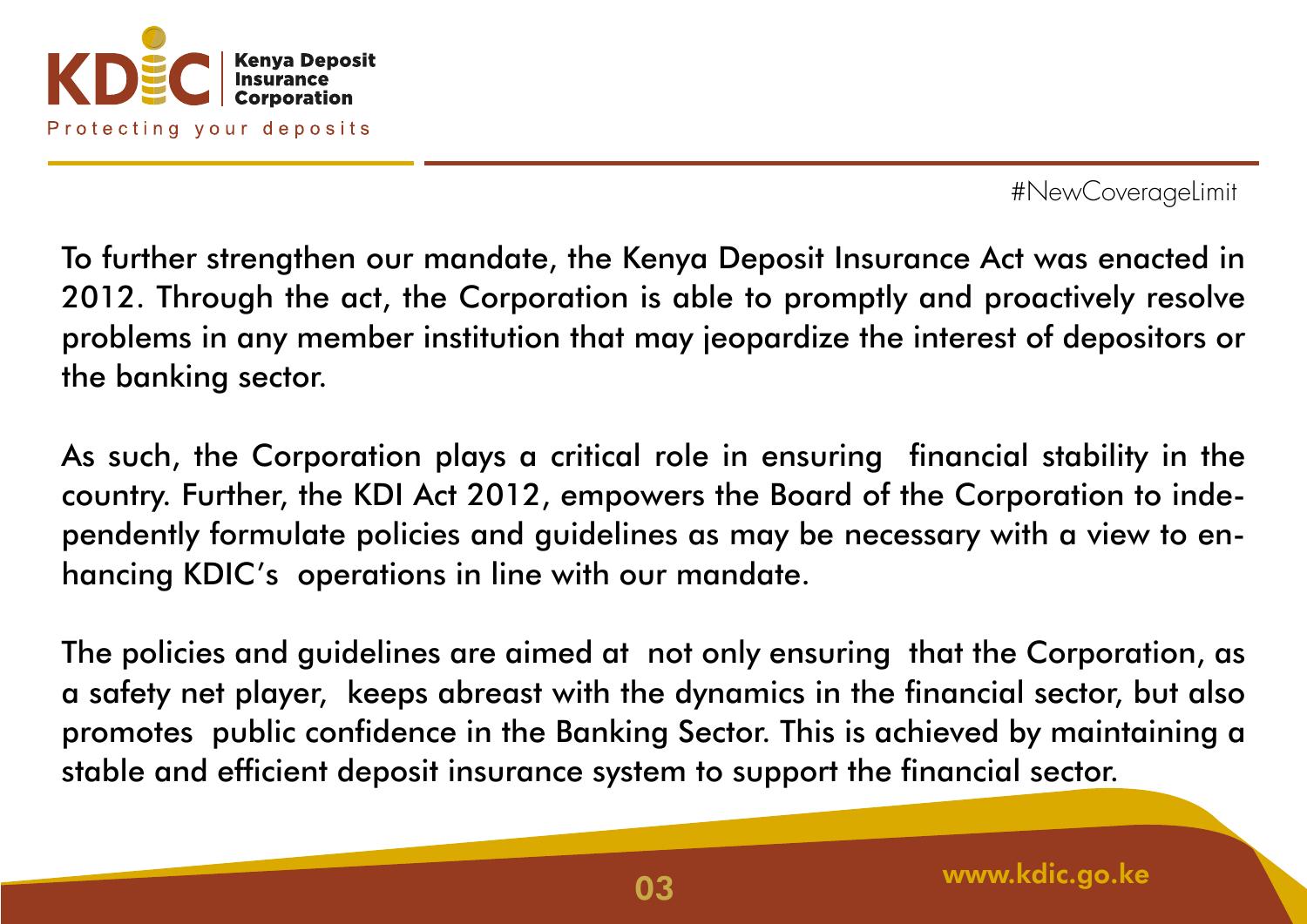

# Hon. C.S Ladies and Gentlemen,

In order to safeguard depositors in cases of bank failure, we have established a contributory insurance scheme whereby member institutions pay premiums annually to support the build-up of the fund. The growth of the fund is based on the annual premiums and investment returns earned. Allow me Hon. C.S, to point out that the law limits the investment of the fund to government securities for safety and liquidity reasons.

### Hon. C.S Ladies and gentlemen,

Moving forward, we shall deepen our close cooperation and coordination with the National Treasury and the Central Bank of Kenya on information sharing. This will ensure early intervention and prompt resolution of problem bank with a view to fostering stability in the sector.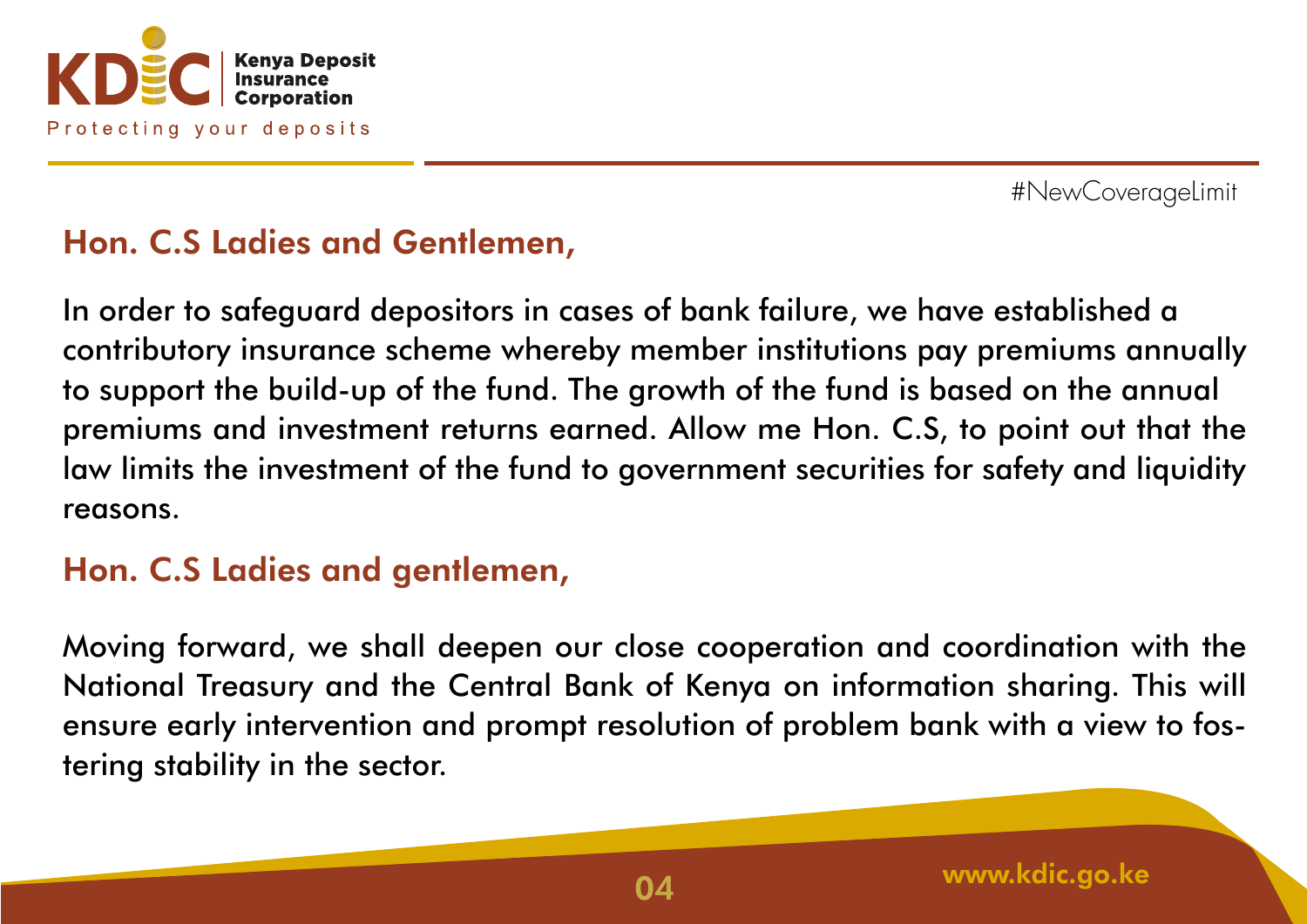

In keeping with this mission and appreciating that risk management is a joint venture, the Corporation manages the risk exposure through complementing the existing regulatory and supervisory framework of CBK. This is done through KDIC's market surveillance system, and providing incentives for sound risk management in the financial system through its proposed risk based premium system. Appreciating the struggles of many Kenyans, we have endeavoured to provide protection to small, vulnerable and unsophisticated depositors. This was deliberately designed to discourage moral hazard amongst profit driven investors.

### Hon. C.S, Ladies and Gentlemen,

In order to fulfill our mandate as a risk minimizer, the corporation started a campaign to engage member institutions on sound risk management. On 9th may this year, all the stakeholders were engaged on the risk-based premium system.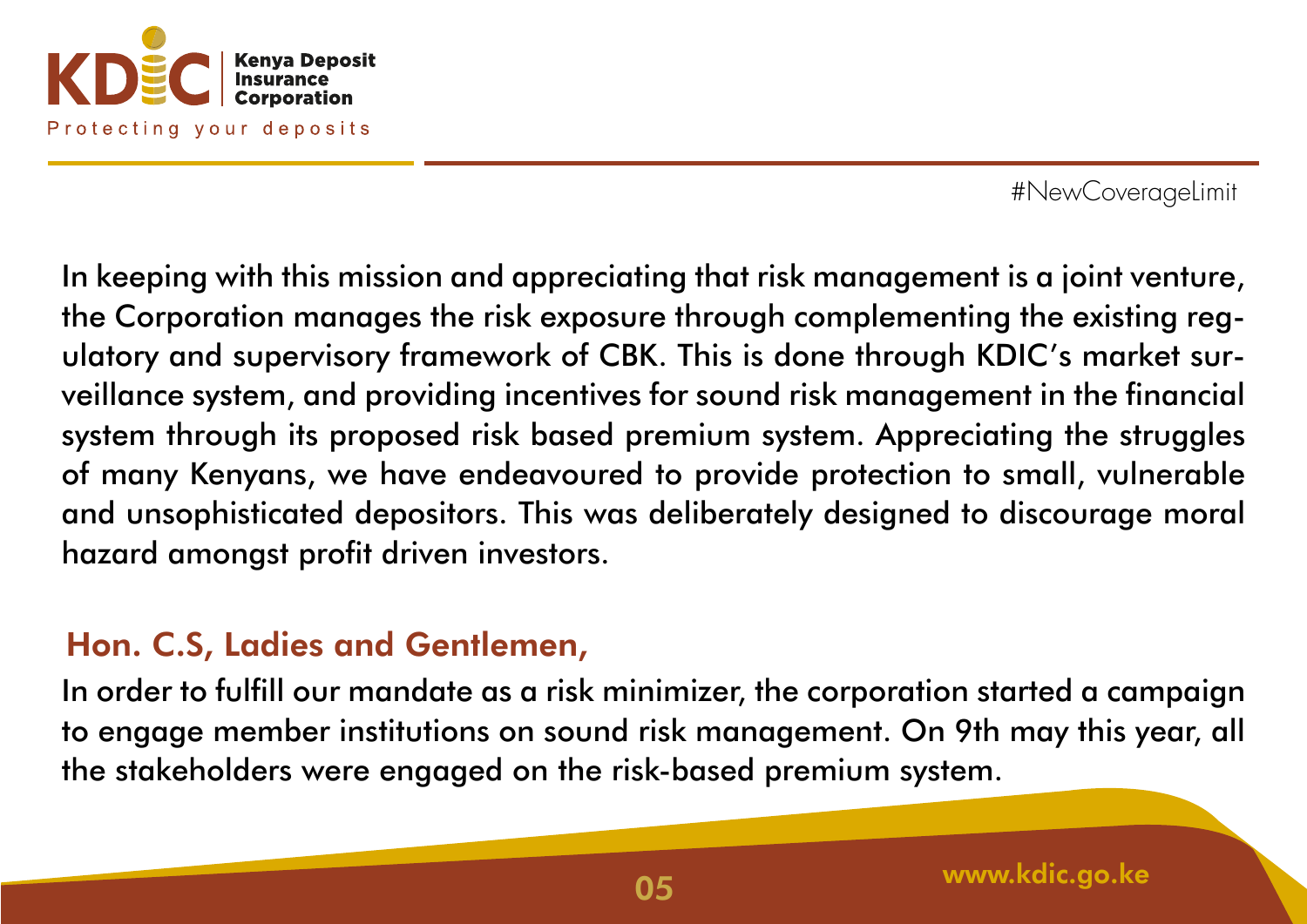

As we prepare to roll it out in July next year, it is our conviction that the implementation of this model will trigger risk-reducing behavior of banks.

We are all aware that the banking sector in Kenya has experienced dynamic growth in the last few years, and this has diversified the risk profiles of our member institutions. In view of this, we wish to acknowledge that our safety net players have had to adjust to these changes.

These decisions taken by our stakeholders, are in tandem with the KDIC's strategic pillars that have seen us review the maximum protected amount per depositor. Moving forward, we shall continue to promote public confidence as envisioned in our Strategic Plan 2019-2023.